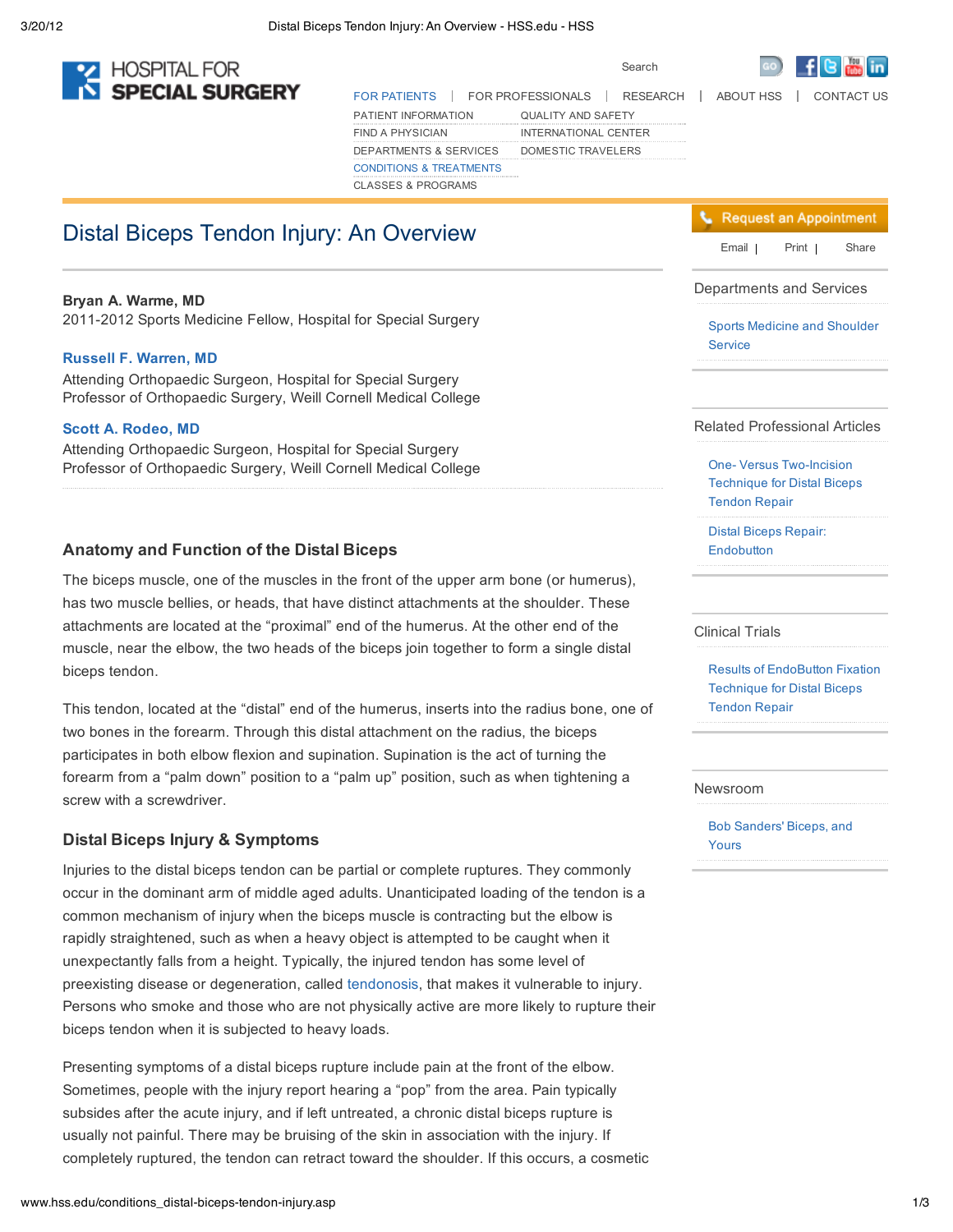#### 3/20/12 Distal Biceps Tendon Injury: An Overview - HSS.edu - HSS

deformity may be noticeable that looks like a rounded mass in the lower biceps muscle. There may also be a hollow area at the elbow where the tendon used to attach. Most commonly however, there is not much noticeable change in appearance of the arm.

From a functional standpoint, some weakness will result in both flexion and supination, or rotation of the forearm. Supination is usually affected more than elbow flexion. However, multiple muscle groups are used in both motions, and no deficit in functional range of motion will result. The other muscle groups can strengthen to help compensate for the non-functioning, injured biceps. Some residual weakness will be noted, however, for heavy lifting or using a screwdriver, for example..

The diagnosis of a distal biceps rupture can usually be made on patient history and clinical examination. If there is question of a partial tendon injury or concern of another associated injury (fracture, ligament injury, etc) magnetic resonance imaging (MRI) may be obtained.

# **How are Distal Biceps Ruptures Treated?**

There are several options available for the treatment of a torn distal biceps tendon, ranging from conservative treatment to operative interventions. Most patients will have surgery, but there is a role for non-operative treatment in the low-demand person or a patient who is a poor surgical candidate. The treating orthopedic surgeon will discuss these options and help decide the ideal treatment based on patient demands, physical examination, and the type of tear seen on imaging studies including routine x-ray and magnetic resonance imaging (MRI).

A non-operative, physical therapy treatment program will often focus first on reducing pain and maintaining the full motion of the elbow. Oral non-steroidal anti-inflammatory medications (i.e., Ibuprofen) may also be prescribed. After the initial injury, after pain has decreased and the elbow motion is good, treatment may move to muscle strengthening of the other muscles located about the elbow. Painless function with some residual weakness and early fatigue of supination can be achieved through conservative management.

Surgical management focuses on restoring the distal biceps tendon anatomy by repairing the tendon at its insertion site on the radius and allowing it to heal. Surgery is typically performed through an open incision in the front of the elbow or through a two-incision approach, with a small incision in both the front and the back of the elbow.

Chronic ruptures are much more difficult to treat surgically, and sometimes grafts need to be used in this setting. For acute ruptures, the tendon can be reattached to bone through a variety techniques including sutures, surgical buttons, anchoring devices, and surgical screws.

## **Rehabilitation**

After surgery, the elbow is typically immobilized for a few weeks and then gentle range of motion exercises are initiated. The majority of tendon healing is usually complete after two months, at which time light strengthening exercises can begin. Return to full activity is variable, but most patients can expect to be back to their preoperative activities by 4-5 months.

Posted: 12/9/2011